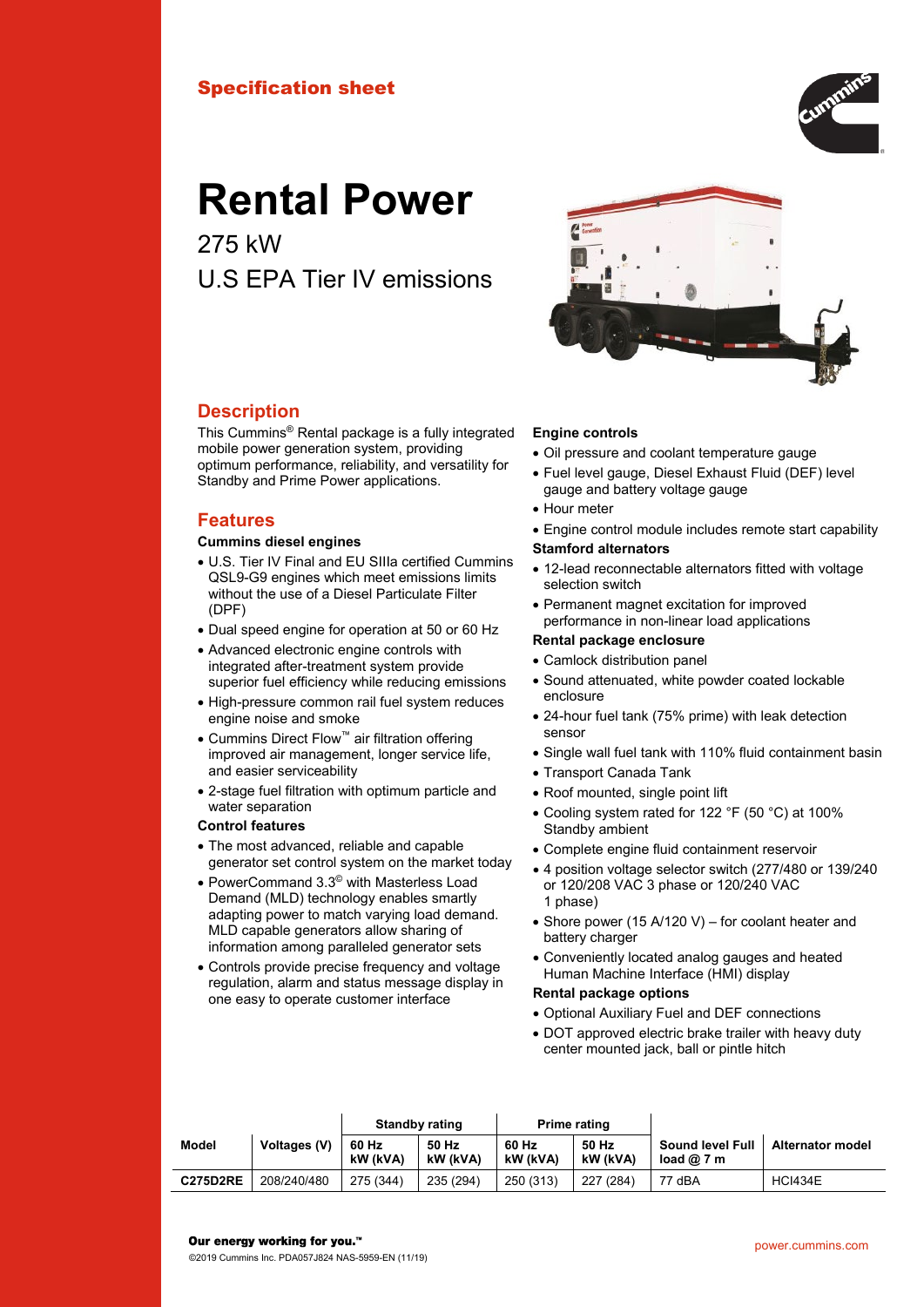# **Engine specifications**

| Engine model                | QSL9-G9                                            |
|-----------------------------|----------------------------------------------------|
| Alternator data sheet       | HCI434E (208/240/480)                              |
| Tier rating                 | Tier IV                                            |
| Design                      | 4 cycle, in-line, turbocharged and after-cooled    |
| Bore                        | 114 mm (4.5 in.)                                   |
| Stroke                      | 145 mm (5.7 in.)                                   |
| Displacement                | 8.9 liters $(543 \text{ in}^3)$                    |
| Cylinder block              | Cast iron, in-line 6 cylinder                      |
| Battery capacity            | 2 x 760 cca                                        |
| Battery charging alternator | 70 amps                                            |
| Starting voltage            | 24 volt, negative ground                           |
| Fuel system                 | Direct injection HPCR system                       |
| <b>Fuel filter</b>          | Spin on fuel filter with water separator           |
| Air cleaner type            | 2-stage, dry replaceable element with dust ejector |
| Lube oil filter type(s)     | Single spin-on, full flow                          |
| Standard cooling system     | 122 °F (50 °C) ambient radiator                    |

# **Alternator specifications**

| Design                                       | Brushless, 4 pole, drip proof, revolving field          |
|----------------------------------------------|---------------------------------------------------------|
| Stator                                       | Double layer concentric, 2/3 winding pitch              |
| Rotor                                        | Singe bearing, flexible disc                            |
| Insulation system                            | Class H per NEMA MG1-1.65 (208/240/480 VAC)             |
| Standard temperature rise                    | 125/40 °C Prime (208/480 VAC)                           |
| Exciter type                                 | Permanent Magnet Generator (PMG)                        |
| Phase rotation                               | A(U), B(V), C(W)                                        |
| Alternator cooling                           | Direct drive centrifugal blower fan                     |
| AC waveform Total Harmonic Distortion (THDV) | < 1.5% no load, < 5% non-distorting balance linear load |
| Telephone Influence Factor (TIF)             | < 50 per NEMA MG1-22.43                                 |
| Telephone Harmonic Factor (THF)              | $< 2\%$                                                 |

# **Power capability specifications** (Assume power factor = 0.80 for 3 phase amps)

|                 | <b>Standby rating</b>        |                              |                              |                              |                              |  |  |  |  |
|-----------------|------------------------------|------------------------------|------------------------------|------------------------------|------------------------------|--|--|--|--|
|                 | 240 V, 1 phase<br>Amps 60 Hz | 208 V, 3 phase<br>Amps 60 Hz | 480 V, 3 phase<br>Amps 60 Hz | 240 V, 3 phase<br>Amps 60 Hz | 400 V, 3 phase<br>Amps 50 Hz |  |  |  |  |
| <b>C275D2RE</b> | 770                          | 954                          | 413                          | 826                          | 424                          |  |  |  |  |

# **Electrical power panel specifications**

| Model voltage | 120 V duplex<br>receptacles | 240 V twist  | Load lug<br>connection<br>(stud diameter) | Load lug circuit<br>breakers |
|---------------|-----------------------------|--------------|-------------------------------------------|------------------------------|
| 120/480 Volt  | 2 - 20 Amp GFCI             | $3 - 50$ Amp | $1/2$ inch                                | 1200 Amp                     |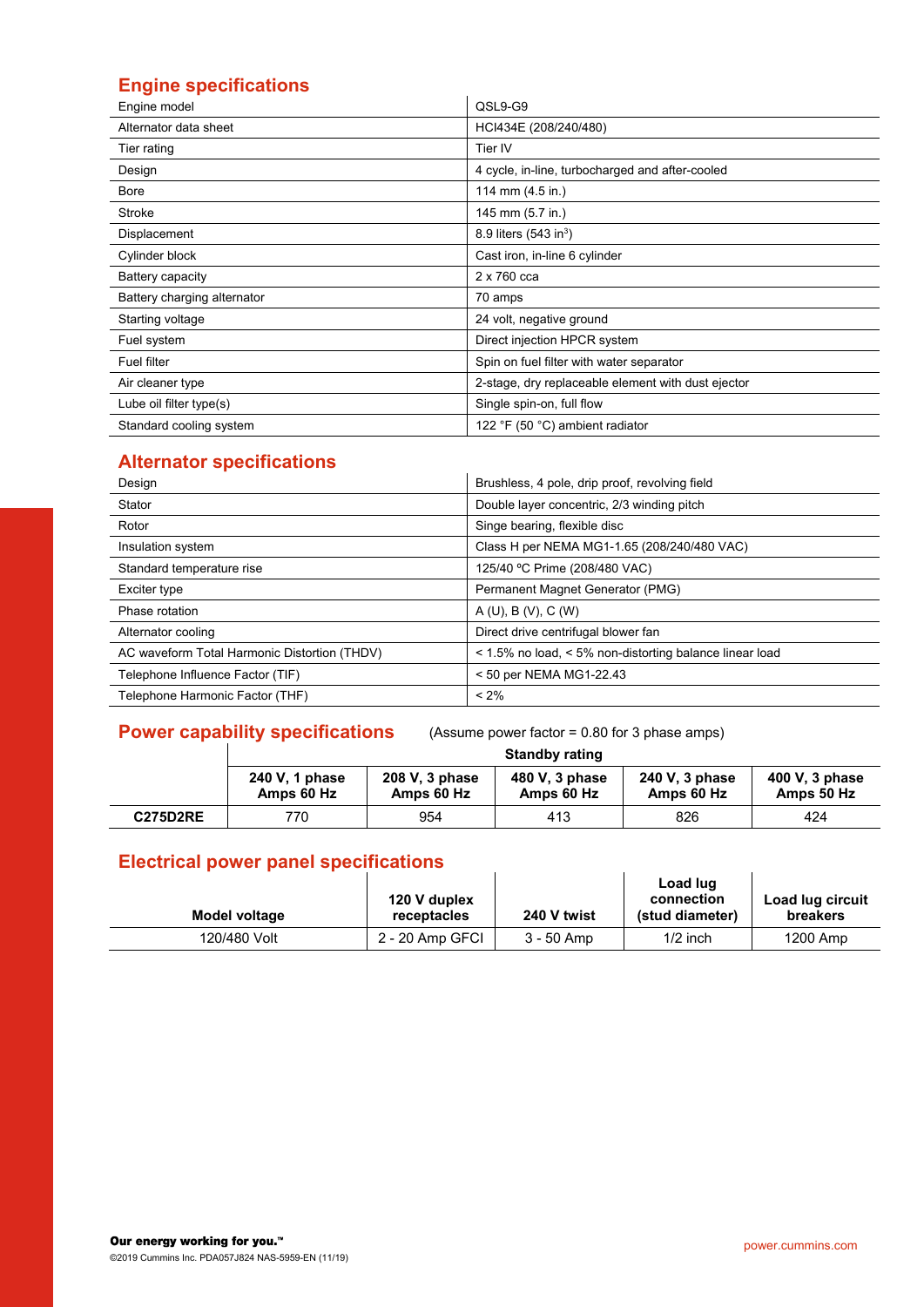# **PowerCommand 3.3 control system**



An integrated microprocessor based generator set control system providing voltage regulation, engine protection, alternator protection, operator interface and isochronous governing. Refer to document S-1570 for more detailed information on the control.

**Simplified display for Rental operators** - simplified display tailored for Rental equipment operations for ease of use.

**Masterless Load Demand (MLD)** - The controller is capable of smartly managing power from paralleled generators to match varying load patterns.

**Power management** - Control function provides battery monitoring and testing features and smart starting control system.

**Advanced control methodology** - Three phase sensing, full wave rectified voltage regulation, with a PWM output for stable operation with all load types.

**Regulation compliant** - Prototype tested: UL, CSA and CE compliant.

**Service** - InPower™ PC-based service tool available for detailed diagnostics, setup, data logging and fault simulation.

**Easily upgradeable** - PowerCommand controls are designed with common control interfaces.

**Reliable design** - The control system is designed for reliable operation in harsh environment.

## **Operator panel features**

#### **Operator/display functions**

- Displays paralleling breaker status
- Provides direct control of the paralleling breaker
- 320 x 240 pixels graphic LED backlight LCD
- Auto, manual, start, stop, fault reset and lamp test/panel lamp switches
- Alpha-numeric display with pushbuttons
- Heated HMI
- LED lamps indicating genset running, remote start, not in auto, common shutdown, common warning, manual run mode, auto mode and stop

#### **Paralleling control functions**

- First Start Sensor™ system selects first genset to close to bus
- Phase lock loop synchronizer with voltage matching
- Sync check relay
- Isochronous kW and kVar load sharing
- Enhanced safety features for paralleling generators

#### **Alternator data**

- Line-to-Neutral and Line-to-Line AC volts
- 3-phase AC current
- Frequency
- kW, kVar, power factor kVA (three phase and total)

#### **Engine data**

- DC voltage
- Lube oil pressure
- Coolant temperature
- Comprehensive FAE data (where applicable)

#### **Other data**

- Fault history
- Data logging and fault simulation (requires InPower)

#### **Standard control functions**

#### **Digital governing**

- Integrated digital electronic isochronous governor
- Temperature dynamic governing

#### **Digital voltage regulation**

- Integrated digital electronic voltage regulator
- 3-phase, 4-wire Line-to-Line sensing
- Configurable torque matching

#### **AmpSentryTM AC protection**

- AmpSentry protective relay
- Over current and short circuit shutdown
- Over current warning
- Single and three phase fault regulation
- Over and under voltage shutdown
- Over and under frequency shutdown
- Overload warning with alarm contact
- Reverse power and reverse Var shutdown
- Field overload shutdown

#### **Engine protection**

- Battery voltage monitoring, protection and testing
- Overspeed shutdown
- Low oil pressure warning and shutdown
- High coolant temperature warning and shutdown
- Low coolant level warning or shutdown
- Low coolant temperature warning
- Fail to start (overcrank) shutdown
- Fail to crank shutdown
- Cranking lockout
- Sensor failure indication
- Full authority electronic engine protection

#### **Control functions**

- Time delay start and cool down
- Real time clock for fault and event time stamping
- Cycle cranking
- Load shed
- Remote emergency stop